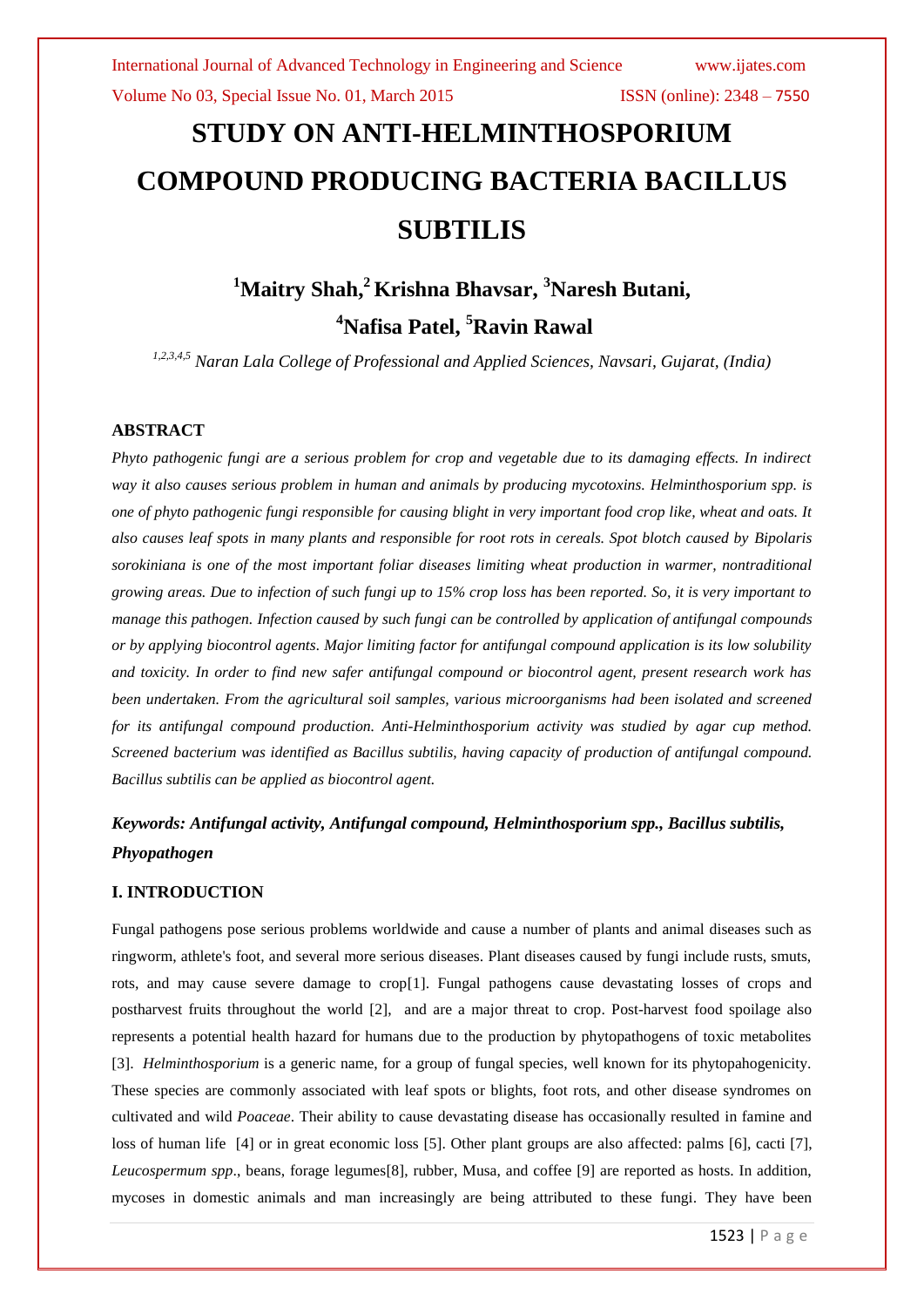### International Journal of Advanced Technology in Engineering and Science www.ijates.com

### Volume No 03, Special Issue No. 01, March 2015 ISSN (online): 2348 – 7550

implicated in mycotoxicoses in grazing animals, and mycoparasitic activity by them has been reported [\[10\]](#page-4-9). Spot blotch caused by *Bipolaris sorokiniana* is one of the most important foliar diseases limiting wheat production in warmer, nontraditional growing areas. Due to infection of such fungi up to 15% crop loss has been reported [\[11\]](#page-4-10).

Antifungal antibiotics, effective against fungal disorders, are relatively few mainly because of their solubility and toxicity problems [\[12,](#page-4-11)[13\]](#page-4-12). Many artificial chemical fungicides have been used to prevent and kill fungi in various environments. However, because of their huge populations and high frequency of mutation, a large amount of pathogenic fungi may easily acquire resistance to frequently used fungicides. Several important chemical fungicides such as anilinopyrimidine, benzimidazoles, demethylation inhibitors (DMI), dicarboximide, phenylpyrrole, Qo respiration inhibitors, and strobilurin, have lost their efficacy against pathogenic fungi in the field [\[2\]](#page-4-1). Excessive use of chemical fungicides in agriculture has led to deteriorating human health, environmental pollution, and development of pathogen resistance to fungicide [\[1\]](#page-4-0). To reduce the risk of crop disease and enhance the safety of food and the environment, new, safer fungicides should be discovered and developed [\[14\]](#page-4-13).

In order to screen new antifungal compound, we had isolated many microorganism and screened for its antifungal activity. Morphological and metabolic characteristic of isolated strain was studied in detail. Antifungal activity against *Helminthosporium spp*. was studied using agar cup method.

### **II. MATERIAL AND METHODS**

### **2.1 Sample Collection**

Several soil samples were collected from the vicinity of Navsari City, Gujarat, India. Soil samples were collected in sterile polyethylene bag, close tightly and immediately transferred to Microbiology Laboratory of NLCPAS, Navsari. Samples were stored in refrigerator till next use.

### **2.2 Isolation of Microorganism**

Serial dilution spread plating method is used for the isolation and enumeration of microorganisms. Isolation was carried out on sterile nutrient agar plate ( composition : 0.5% peptone; 0.3% beef extract; 1.5 % agar; 0.5% NaCl; pH was adjusted to 7.2). Aliquots were spread on the plates. Plates were incubated at 37 C for 24 h. Next day, various bacterial colonies were observed and subjected for screening of anti-Helminthosporium activity.

### **2.3 Screening of Microorganism**

Screening was carried out by spreading *Helminthosporium spp.* on the sabouraud dextrose agar plate (Composition: Table 1) . Each isolated microorganism was streaked in circular form in the center of plate. Inoculated plates were incubated at 30 C for 24- 48 hr. Screening was done on the basis of its size of zone of inhibition produced by microorganism.

### **2.4 Identification of isolate**

Morphological study of isolate was carried out by studying Gram staining characteristics. Various biochemical characteristic analyses were done on the BD Pheonix<sup>TM</sup> [\[15\]](#page-4-14).

**2.5 Production and Extraction of Antifungal compound**

**Stage 1: Fermentation**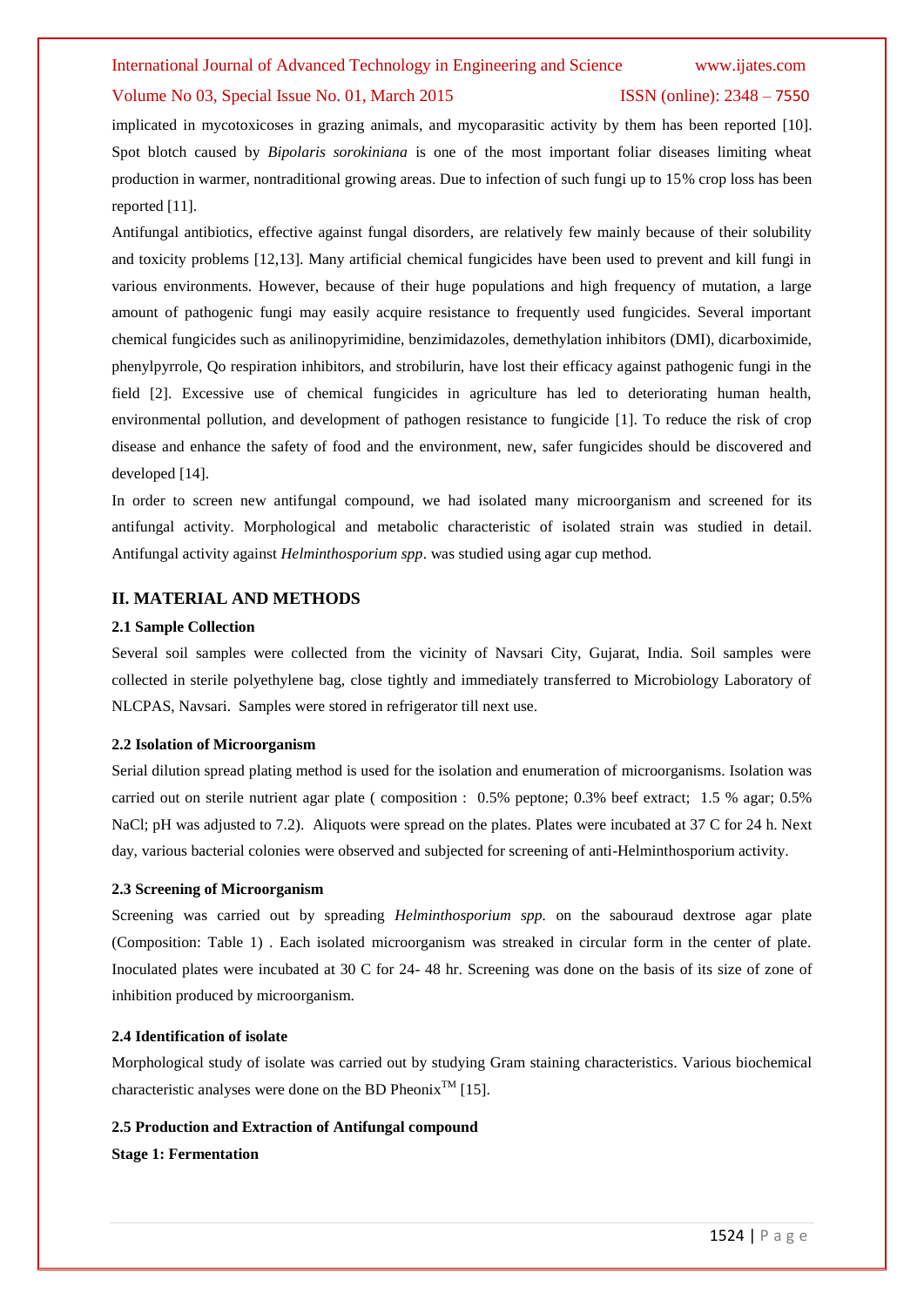### International Journal of Advanced Technology in Engineering and Science www.ijates.com

### Volume No 03, Special Issue No. 01, March 2015 ISSN (online): 2348 – 7550

Nutrient broth (pH 7.2,100 ml) was prepared and then under aseptic conditions a loop full of purified growth added. This broth was incubated at 28°C in shaking incubator at 150 rpm for 5 days. After 5 days the inoculums for fermentation process was ready for use.

### **Stage 2: Extraction**

After fermentation, the medium was harvested and centrifuged to remove cells and debris. Supernatant is collected in a sterilized screw cap bottle. Filter the fermented broth. The filtrate was mixed with ethyl acetate in the ratio of 1:1  $(v/v)$  and shaken vigorously for 1 h in a solvent extraction funnel.

The solvent phase that contains antibacterial compound was separated from the aqueous phase. Solvent phase was evaporated to dryness in water bath at 80 - 90°C and the residue is used to check antibacterial activity [\[16\]](#page-4-15).

### **2.6 Study of Antifungal activity**

Determination of antifungal activities of pure bacterial culture was performed by using modified agar cup method. To determine the effect of bacteria on *Helminthosporium spp*., bacteria was spread on the surface of sabouraud dextrose agar.

One mycelial disk (6 mm in diameter), from the edge of 3 to 5- day-old-colony of *Helminthosporium* spp. grown on SDA, was put onto the center of each plate. Inoculated sabouraud dextrose agar plates were incubated at 28°C for 4 days. Control plates were prepared in the same way without spreading bacteria. After 4 days, diameter of fungal colony was measured.

### **III.RESULT AND DISCUSSION**

### **3.1 Sample Collection**

Soil is considered as a rich source of the microorganisms. Soil samples were collected from the agricultural land from the vicinity of the Navsari District, Gujarat. Soil-borne bacteria that are antagonistic to plant pathogens could make a substantial contribution to prevention of plant diseases[\[17\]](#page-4-16).

### **3.2 Isolation of Microorganism**

Isolation was done on Nutrient Agar plate. Total 30 different types of bacteria were isolated from the soil samples on the basis of its colony characteristics (Fig. 1).

### **3.3 Screening of Microorganism**

Screening of the organism was done its ability to form zone of inhibition. As a result of screening one bacterial strain, designated as UKB2, was selected for further study (Fig. 2). UKB2 was Gram positive, motile, rods in chain. Colony was irregular shaped, flat and become creamy after 48 hours.

| Sr.<br>No.    | Component       | Amount           |
|---------------|-----------------|------------------|
|               |                 |                  |
|               | Peptone         | 10 <sub>gm</sub> |
| $\mathcal{I}$ | Glucose         | 40 gm            |
| 3             | NaCl            | $05 \text{ gm}$  |
|               | Agar            | 20 <sub>gm</sub> |
| 5             | Distilled Water | 1000 ml          |
| pH            |                 | 5.2              |

### **Table 1 Composition of Sabouraud Dextrose Agar**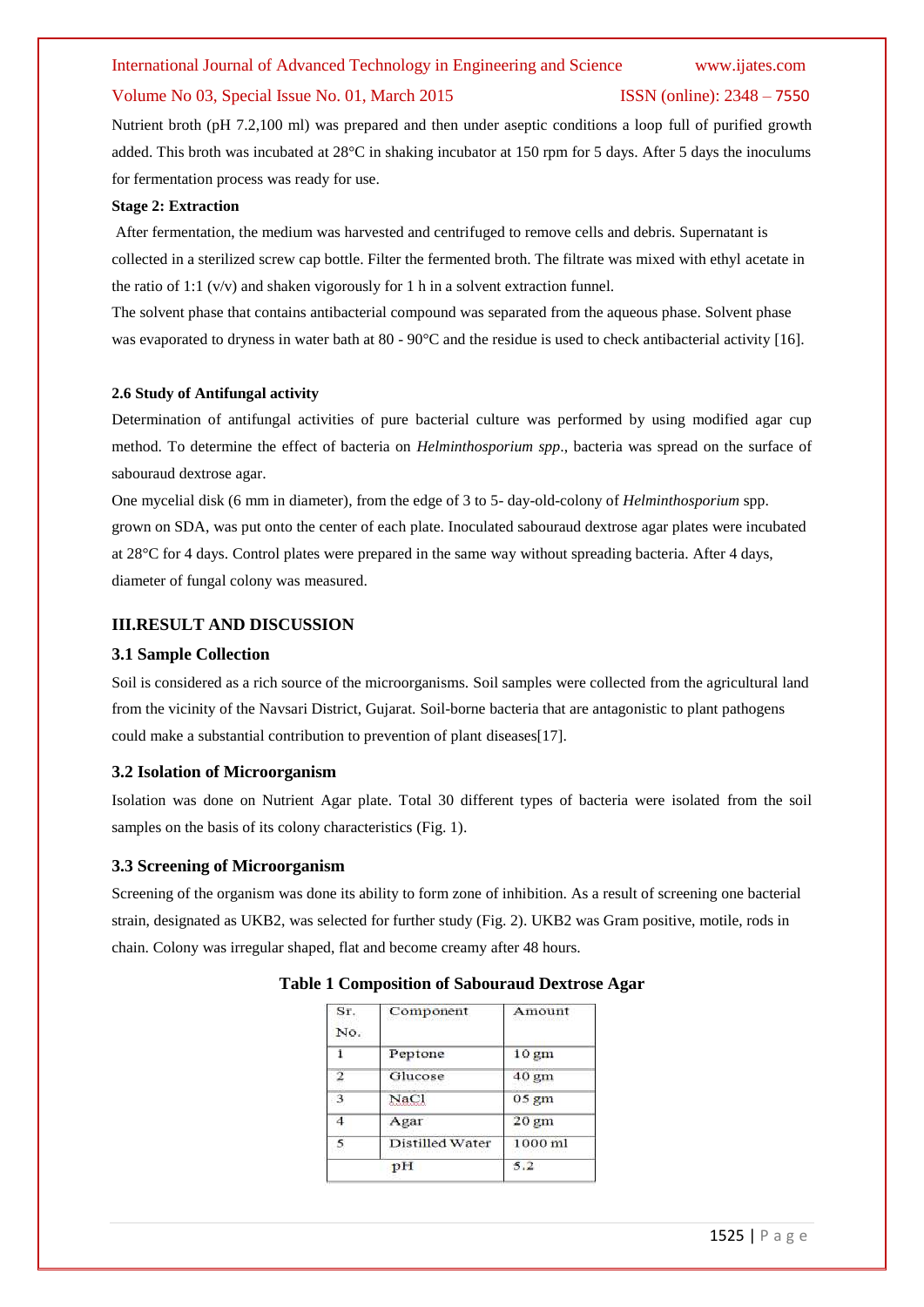International Journal of Advanced Technology in Engineering and Science www.ijates.com Volume No 03, Special Issue No. 01, March 2015 ISSN (online): 2348 – 7550





**Figure 1 Colony Characteristics of UKB2 Figure 2 Screening of anti-***Helminthosporium* **microorganism**

### **3.3 Identification of Isolate**

On the basis of its Biochemical characteristics, studied with the help of Pheonix<sup>TM</sup>, UKB2 was identified as *Bacillus subtilis*. Pheonix<sup>TM</sup> is one of the reliable automated identification systems [\[18\]](#page-4-17).

### **3.4 Study of Antifungal activity**

Antifungal activity was studied by the agar cup method. Results showed that the diameter of the fungal colony on the test plate was 3 mm while on control the diameter of fungal colony was 70 mm (Fig. 3).



**Figure 1 Anti-Helminthosporium Activity of** *Bacillus Subtilis*

There are various reports available that variety of antifungal compound is produced by *Bacillus subtilis*. It had been already reported that an antifungal compound, known as Bacillomycin, is produced by *Bacillus subtilis*. It also produced some volatile compounds, having antifungal activity[\[19\]](#page-4-18).

### **3.5 Study of Antifungal activity of extracted compound**

Ethyl acetate extracted metabolites also showed antifungal activity.

### **IV. CONCLUSION**

As *Helminthosporium spp*. is causing very serious problems in our food crops like wheat, new infection management strategies must be devised. As *Bacillus subtilis* is showing promising anti-Helminthosporium activity, it can be applied as biocontrol agent. Extracted compound is also showing this activity, so, purified compound can be also applied after toxicity study of the compound. In future, purified compound isolation and its toxicity should be studied.